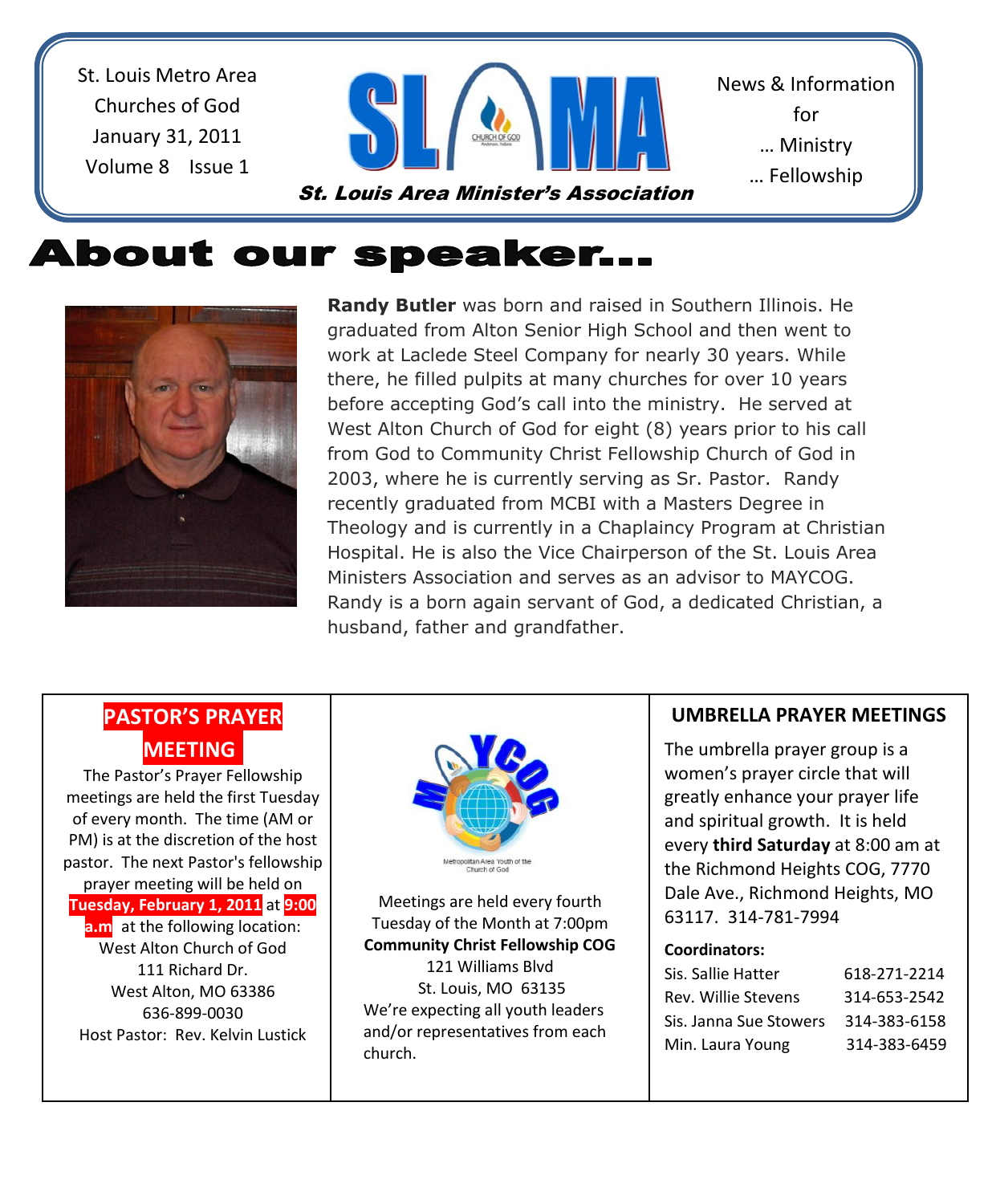# NACOG 2011 Mid-Year Leadership Conference • March 1-3, 2011 Hilton Head Island  $\bullet$  a special time of  $\bullet$ <br>refreshment, renewal<br> $\bullet$  relationship





**Hilton Head Island, South Carolina** 

Hilton (d) Oceanfront Resort **Hilton Head Island** 

building



# **Highlights**

- · Dr. James Earl Massey leads conference on "Expository Preaching"
- · Rev. Robert Culp leads conference on "What we owe each other as Leaders"
- Early Morning Prayer Walk on the beach
- Afternoons available for touring and recreation
- Evening Banquet in the Beach House
- Evening Worship Services and more!

| (Includes formal banquet in the beach house)                                 |  |
|------------------------------------------------------------------------------|--|
|                                                                              |  |
| Optional day tours available: Golf, Dolphin Voyages, Area History & Shopping |  |

Go to www.nacog.com for more information and to register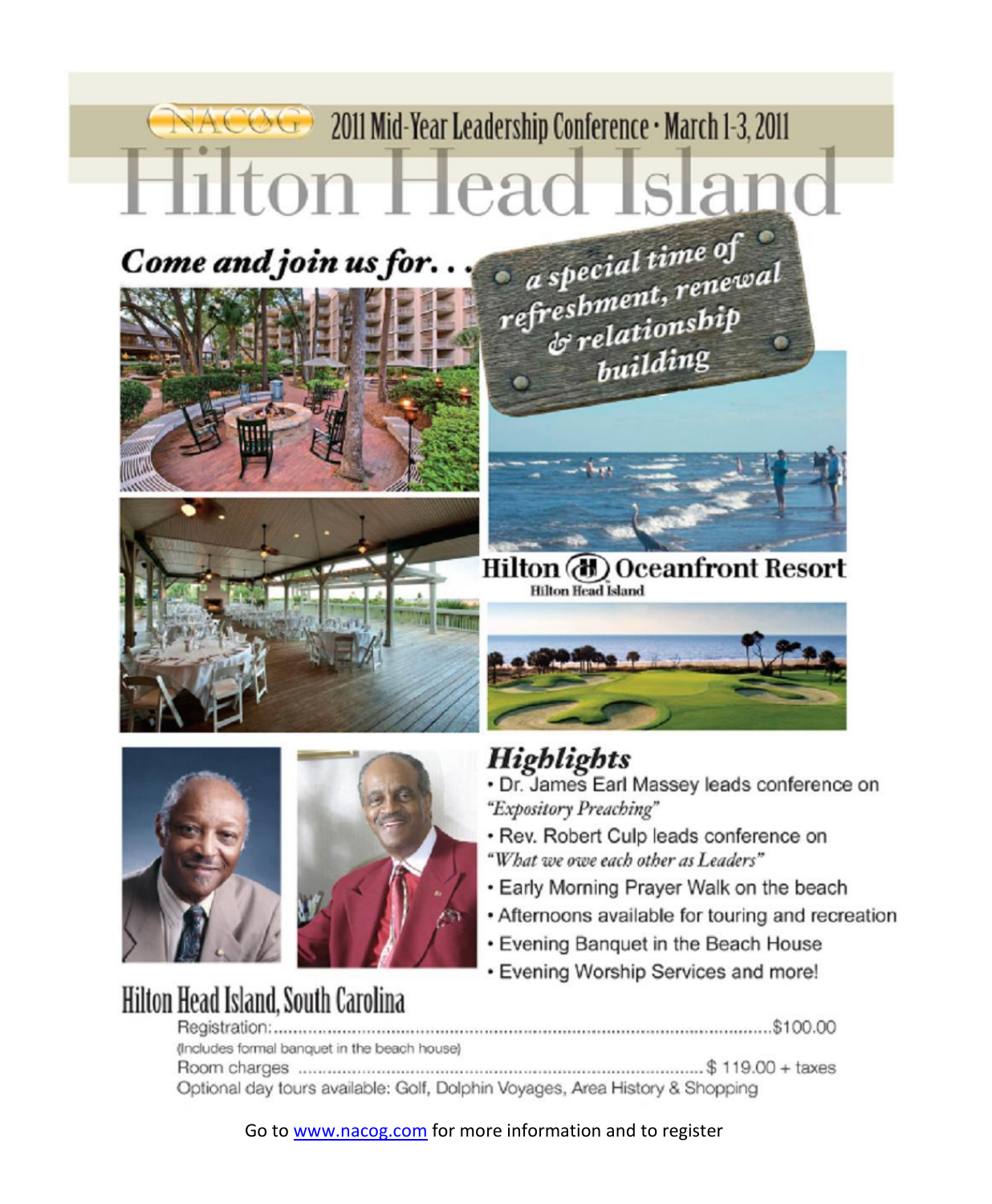# **SLAMA's RAM PROJECT – Reaching Area Ministers PRESENTING** Pastor Mark D. Smith



- 4
- 

**MAYCOG** is organizing a bowling event in February for the area youth. For more information you may contact Min. Keisha Patrick 314-482-4441, Min. Antonio Payton at 314-727-3550. Watch for details to be mailed to your church in the near future.

**ALL YOU CAN EAT CHILI AND SOUP SUPPER** SATURDAY FEBRUARY 5, 2011 FROM 5 TO 7 PM **COMMUNITY CHRIST FELLOWSHIP** 121 WILLIAMS BLVD ST LOUIS, MO 63015 (314-522-1010)

\$6.00 FOR ADULTS (AGES 11 TO 111) \$3.00 CHILDREN 10 & UNDER UNDER 3 FREE DESSERT & SODA WILL BE EXTRA

**MENU:** CHILI & SOUP PEANUT BUTTER SANDWICHES TEA & COFFEE